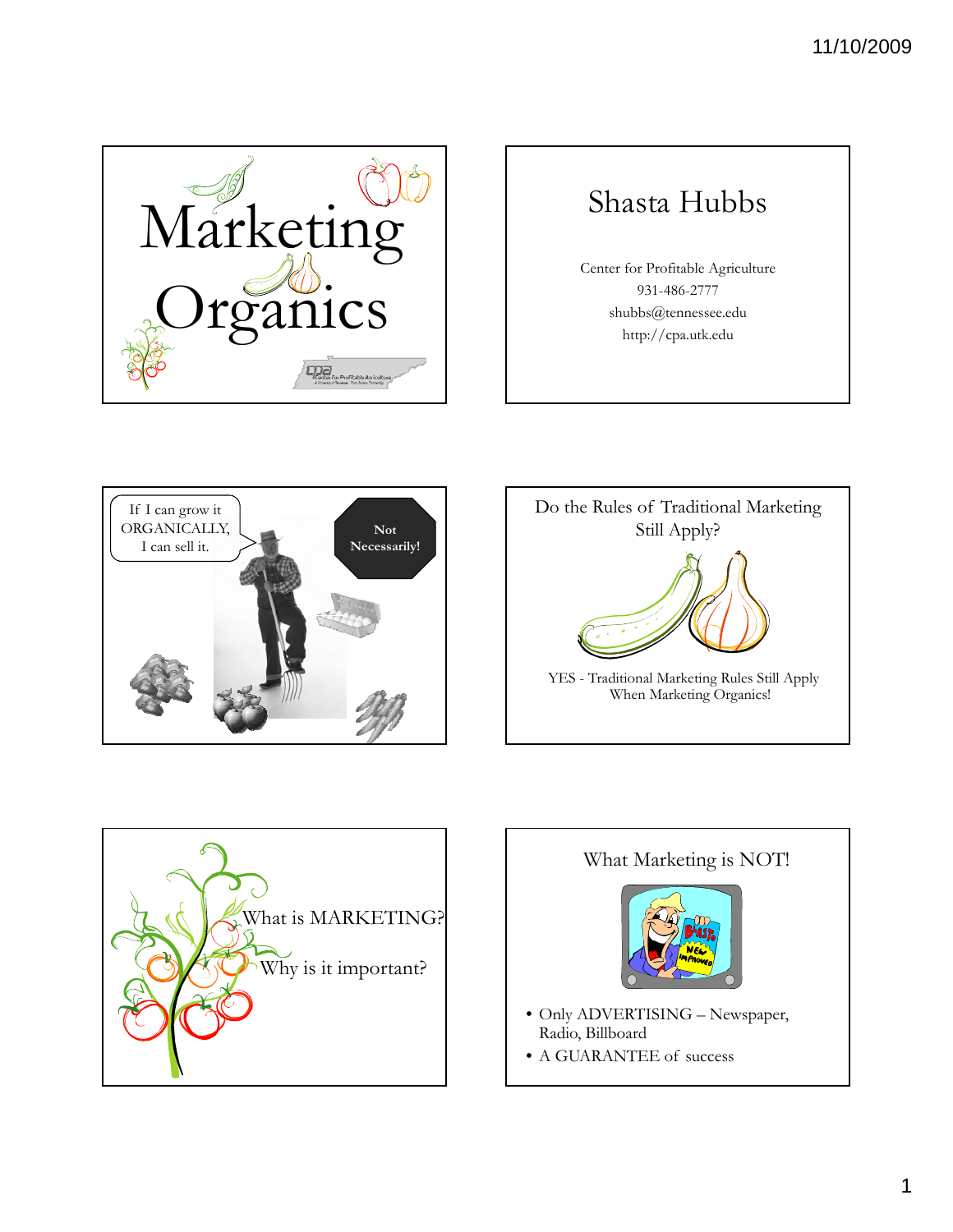





#### Key marketing concepts

- Know yourself
- Know the market
- Identify your target market
- Understand customer values
- Link customer values to marketing mix – Positioning, Place, Price & Promotion
- Budget
- Measure effectiveness

#### Components of a Marketing Plan

• Market Analysis

- Market Situation
- Target Market
- Marketing and Financial Goals & Objectives
- Marketing Mix
	- Product
	- Price
	- Place
	- Promotion
- Marketing Budget
- Marketing Plan Check List

#### Market planning helps to determine…

- 1. If a market exists to generate a PROFIT
- Able to produce at a cost low enough and sell at a price high enough to generate a profit
- 2. The identity of the TARGET MARKET – Who is likely to purchase the product
- 3. How to reach the target market  $-4$  P's
	- Price, Place, Promotion, Packaging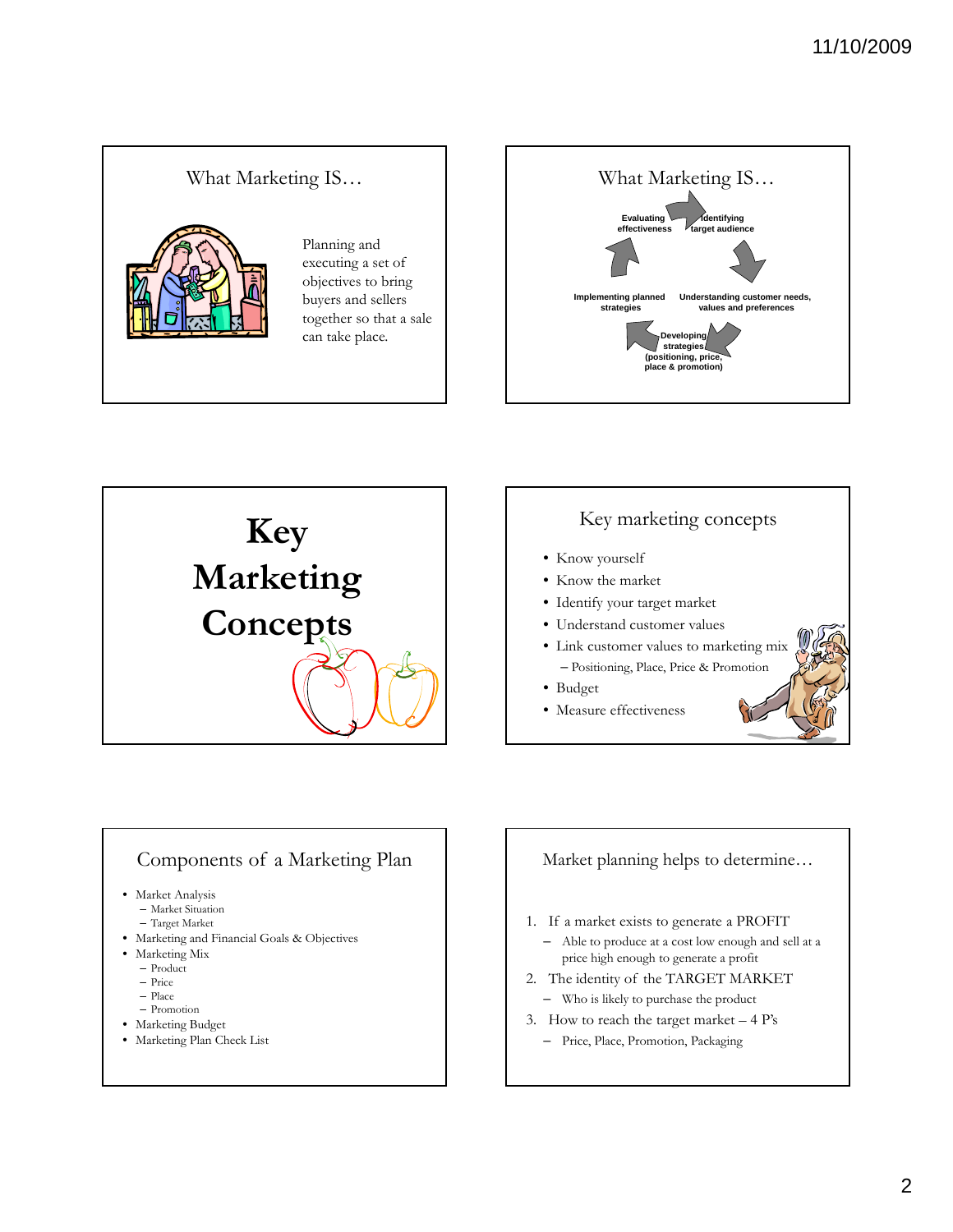#### 11/10/2009

#### Know yourself – the good, bad and the ugly

- Perform a SWOT analysis
- Identify strengths of your business
- Identify weakness of your business



#### Analyze SWOT

- Able to use strengths to take advantage of opportunities?
- Able to change weaknesses and threats into opportunities?



#### Identify your TARGET MARKET

# A portion of the population with

- 1. A Need that your business can fulfill
- 2. A Willingness to purchase
- 3. An Ability to make a purchase

#### Target Market Characteristics

- Demographic Analysis
	- Age
	- Gender
	- Geographic location
	- Annual income
	- Marriage/family status
	- Ethnicity
	- Education level

#### Target Market Characteristics • Psychographic Analysis – What do they VALUE? • Specific product characteristics • Price • Convenience

- 
- How do they make decisions? • Recommendations
	- Advertising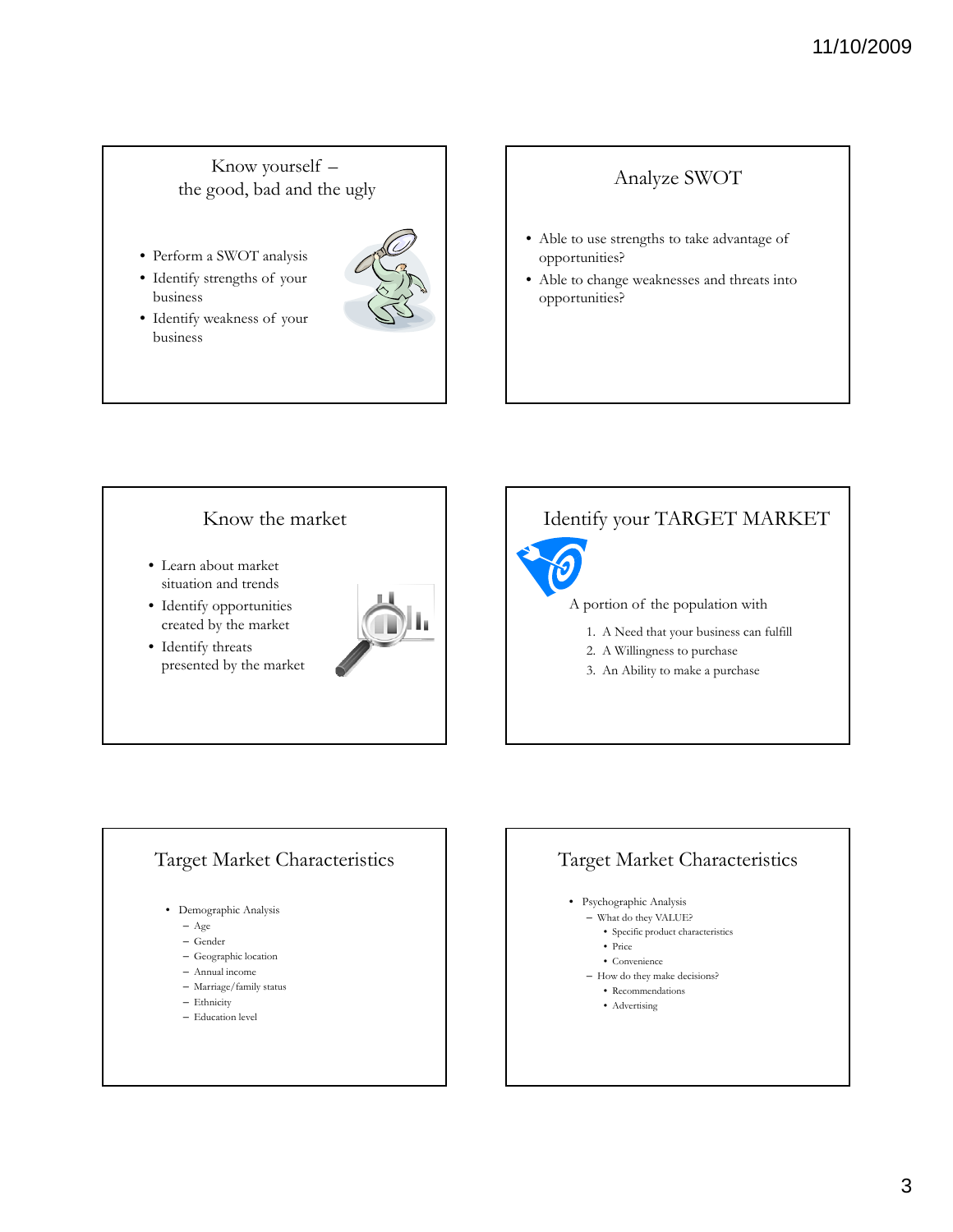#### Understand Customer Values

- Become your customer
- What's in it for them?
- The customers' 4 Cs
	- Customer benefit
	- Customer cost
	- Convenience
	- Communication





#### Why Businesses Fail (The 3 Ms)

- Money
	- Sufficient operating capital and cash flow
- Management
	- Skills and experience
- **Marketing** 
	- Knowing and accessing your customer

Clark, Scott. *Reasons for business failure come in three broad groups*. Puget Sound Business Journal. July 21, 1997.

#### Begin with the End in Mind

- Develop a marketing plan BEFORE you begin
- A marketing plan helps to determine
	- What to grow
	- $-$  What else to offer  $-$  should you diversify
	- Who will likely buy it your target market
	- Where to sell it
	- When to sell it
	- How to reach potential customers
	- How much you are likely to sell  $\rightarrow$  How much to grow
	- Expected revenue and cost (Profit/Loss Potential)



#### **Organic Food Facts**

- U.S. organic food sales have grown between 17 and 21 percent each year since 1997, to nearly triple in sales
- Total U.S. food sales over this time period have grown only 2 to 4 percent a year
- Organically produced products as milk, cheese, meats, and baby food are growing in popularity.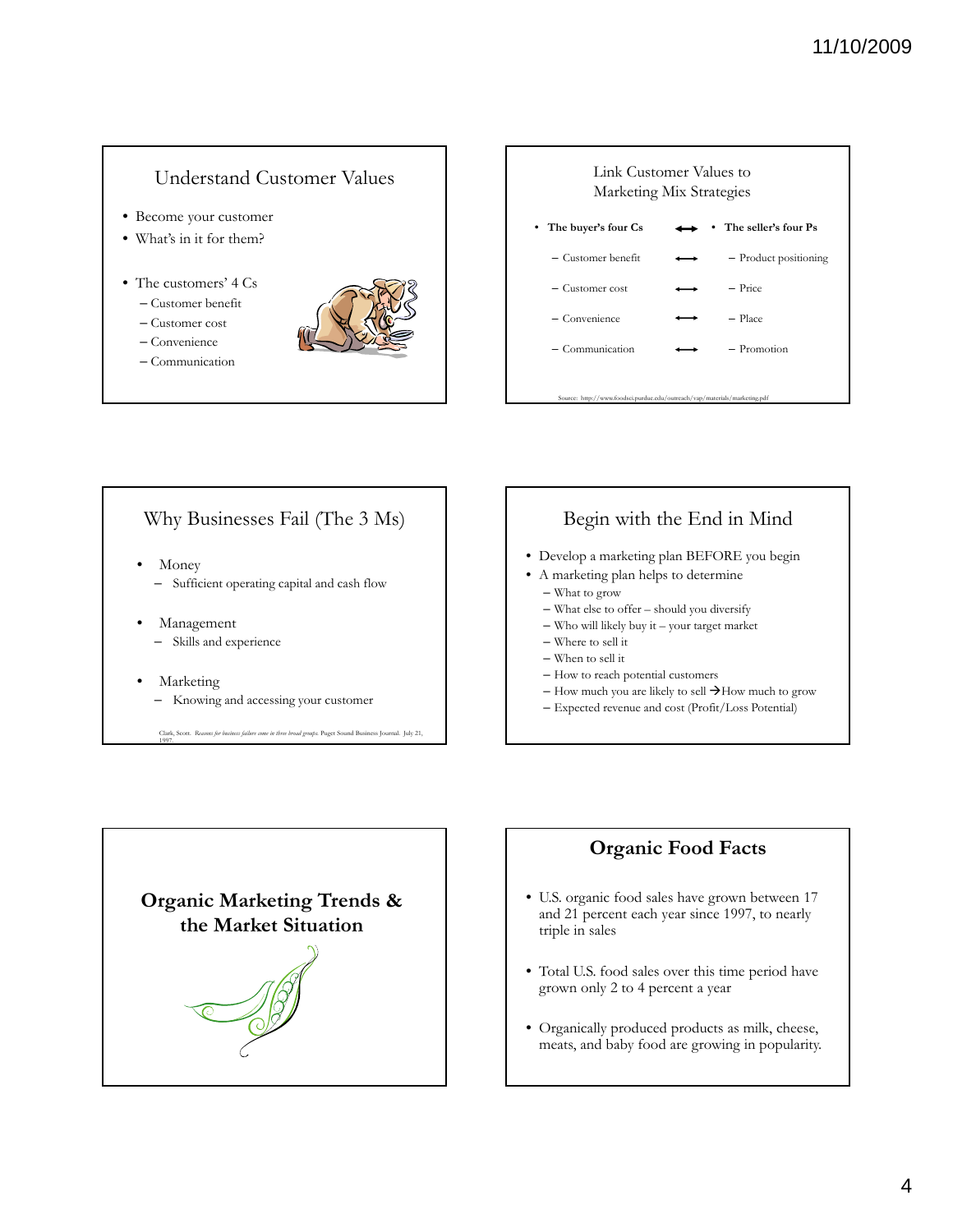#### **Organic Food Facts**

- Organic sales in the United States reached \$24.6 billion in sales in 2008.
- Organic food is the largest segment of organic products, totaling \$22.9 billion in sales and accounting for 93% of all organic product sales.
- Organic food now accounts for 3.47% of all food products sold in the U.S.

#### **Organic Food Categories**

- The fruit and vegetable category accounts for the largest portion of organic food sales. – 37% of total Organic Food Sales 2008
- The second largest categories are beverage and dairy.
	- representing just over 14% each
- The strongest growth in 2008 is in the categories of breads and grains (35% over 2007) and beverages  $(32\%)$ .

| <b>Leveled Off</b><br>Organic users in 2006 - 73%<br>Organic users in 2008 - 69% |      |      |      |
|----------------------------------------------------------------------------------|------|------|------|
|                                                                                  | 2000 | 2006 | 2008 |
| Daily                                                                            | 8%   | 9%   | 7%   |
| Weekly                                                                           | 9%   | 14%  | 12%  |
| Monthly                                                                          | 5%   | 6%   | 8%   |
| Occasionally                                                                     | 34%  | 44%  | 42%  |
| Never                                                                            | 45%  | 27%  | 31%  |
|                                                                                  |      |      |      |

#### **Who Buys Organic Foods?**

- 73% of U.S. families have purchased at least some organic products
- **Newly Organic Families** (32%), have began purchasing organic products in the past two years
- **\*Experienced Organic Families \*Experienced Organic** (20%) with between 2 (20%), with between and 5 years' experience in the organic market
- **\*Seasoned Organic Families** (21%) are the most experienced organic buyers with at least 5 years in the market

2009 U.S. Families' Organic Attitudes & Beliefs Study June 2009 http://www.ota.com/organic/www.ota.com/pics/documents/01b\_FinalOTA-KiwiExecutiveSummary.pdf

#### **Who Buys Organic Foods?**

Consumers with household incomes of **>\$70K** are MORE LIKELY than other consumers to be organic users.

Consumers with household incomes  $<\$ 30K are LESS LIKELY to be organic users.

Hartman Group "Current State of the Organic Consumer" Webinar http://www.hartman-group.com/webinar/current-state-of-the-organic-consumer

**However, it is important to keep in mind that 52% of all organic users have a household income of <\$50K**

# **Who Buys Organic Foods?** • Consumers who have children • Consumers with a family member with a health condition – food allergy, cancer, etc.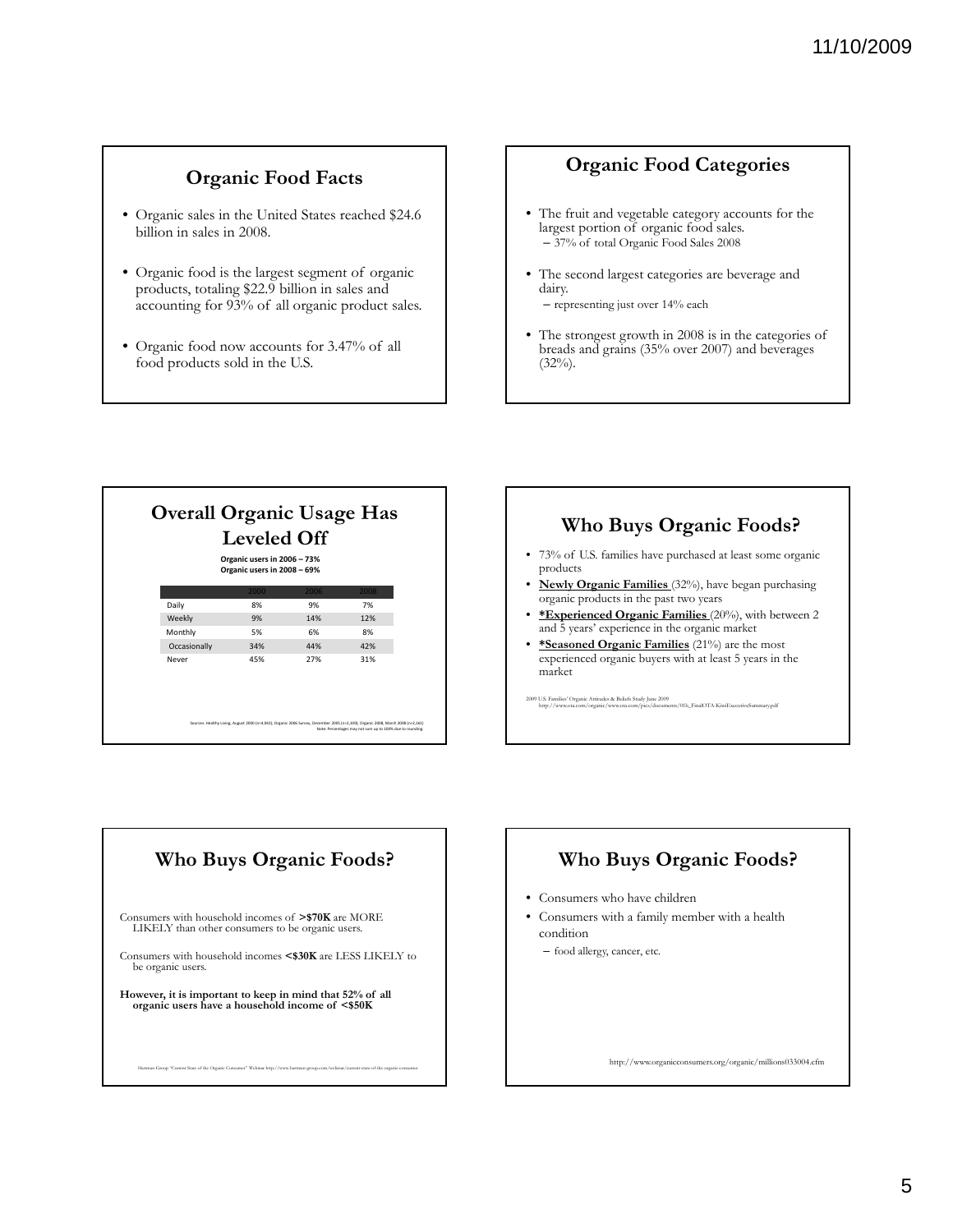#### **Why Some Consumers Choose Organics**

- The number-one reason consumers buy organic food is that they perceive it to be a better product, health wise.
- The second factor is TASTE, which was cited as important by 38% of consumers in the research.
- FOOD SAFETY is third at 30%.

http://www.organicconsumers.org/organic/millions033004.cfm

#### **Why Consumers Don't Buy Organic?**

- The number-one reason is that they have never really considered it before
- Price is second on the list
- Availability -- or a lack of availability -- is third on the list of why people don't purchase organic food

Organic Consumers Association www.organice



Marketing Mix

Position Place

Price

Promotion

#### Position - Merchandising

- Merchandising of organic produce is similar to that of conventional produce
- Special activities may be necessary for proper organic identification and for maintaining shelf life
- Organic produce must meet or exceed acceptable cosmetic standards
- Growers should cool, pack and deliver produce as soon as possible.

#### Place

- Farmers Markets
- Roadside Stands
- U-Pick/Pick-Your-Own/Cut-Your-Own
- On-Farm Retail Market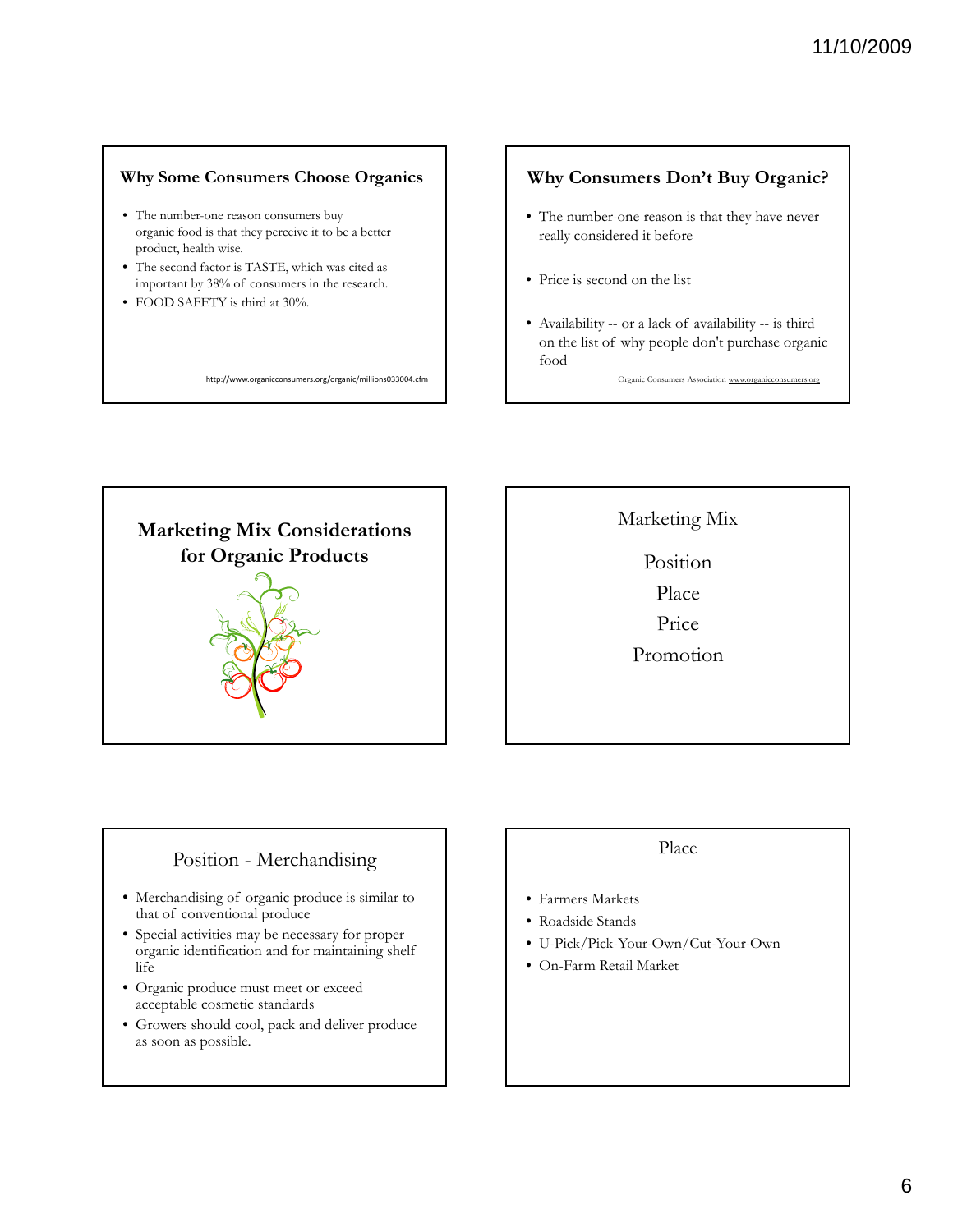#### Farmers Markets

- Advantages
	- Can sell a little or a lot
	- No standard pack/grade, though presentation is important
	- Can be springboard to other market channels
	- Lots of social interaction
	- Tend to give preference to local farmers
	- High margin—full retail price
	- Provides good access to market intelligence prices, consumer demand, popular varieties

#### Farmers Markets

- Disadvantages
	- Hard to move large volume of product
- High costs per unit of product sold (in terms of labor and transport requirements)
- Market schedules can be grueling
- Waiting lists for successful markets
- Small transactions
- Requires selling to customers face to face
- Requires good produce mix

#### Roadside Stands

- Advantages
	- Can sell a little or a lot
	- No standard pack/grade, though presentation is important
	- Can be springboard to other market channels
	- Can create your own schedule

#### Roadside Stands

- Disadvantages
	- Have to find/obtain good location
	- Hard to move large volume of product
	- High costs per unit of product sold (in terms of labor and transport requirements)
	- Small transactions
	- Requires selling to customers face to face

#### U-Pick/Pick-Your-Own/ Cut-Your-Own

#### • Advantages

- Reduces harvest labor requirements
- Potential to sell lower quality produce
- Elimination of most grading, packing and storing
- No intermediaries
- Immediate payment
- Lower equipment costs
- Larger transactions than farmers markets

#### U-Pick/Pick-Your-Own/ Cut-Your-Own

- Disadvantages
	- Possible liability
	- Long hours
	- Challenge in getting customers to picking site
	- $-$  Matching volumes to number of pickers
	- Dealing with all types of people
	- Inability to sell all the crop at one time
	- Need to supervise customers
	- Need to have either high traffic location or excellent word of mouth
	- Loss of yield, e.g., crop damage due to improper harvesting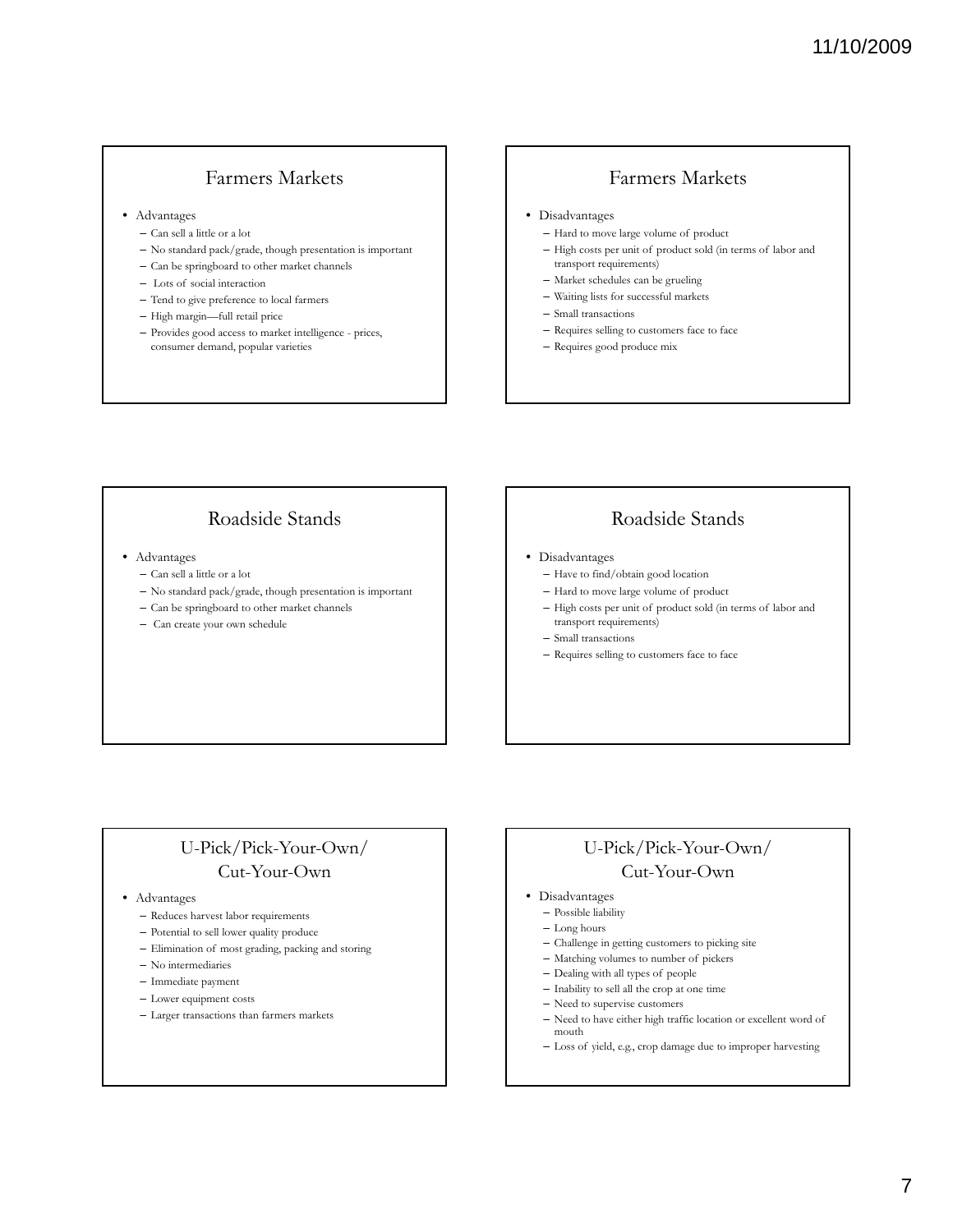#### On-Farm Retail Market

- Advantages
	- Customers come to you no transportation cost
	- No standard pack/grade, though presentation important
	- No fees

#### On-Farm Retail Market • Disadvantages – Need inviting environment for customers – Potential for liability risk – Requires selling to customers face to face – Location key to success – Management and time intensive – Need capital for building – Many small transactions Source: USDA-AMS. ''Emerging Market Opportunities for Small Scale Producers.''<br>http://www.ams.usda.gov/AMSv1.0/getfile?dDocName=STELPRDC5076556&acct=w<br>dmgeninfo

Price

- How to determine your price
- Pricing Premiums



#### Pricing Premiums

- Organic fresh fruit commanded a significant price premium, varying from 13 cents per pound for bananas in 2006 to 88 cents per pound for strawberries
- The per pound premium for fresh vegetables ranged from 19 cents for onions and carrots to 54 cents for peppers.

**Consumers willing to pay a premium for organic produce, April/May 2009** http://www.entrepreneur.com/tradejournals/article/200409391.html



Soaring energy costs and a deterioration in the housing market are expected to contribute next year to an overall decline in consumer spending.

However 7 in 10 of the consumers surveyed said they would remain willing to pay **20 % more** for environmentally friendly products.

http://www.foodnavigator-usa.com/Financial-Industry/Green-products-can-sustain-priceemium-report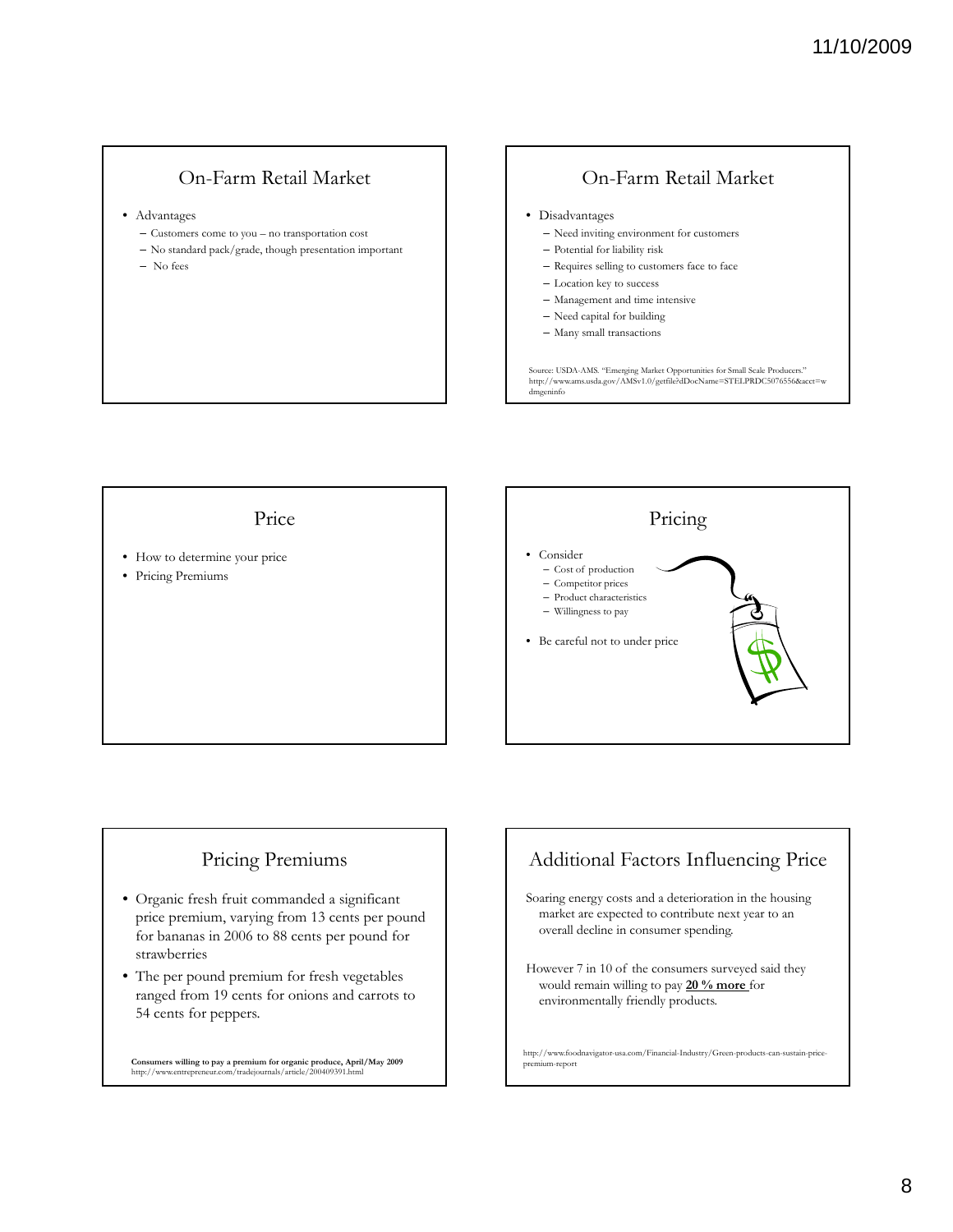



#### Allowable Units/Weights and Measures

- May be sold by weight or count
- Produce sold by weight must be weighed on scales that are "legal for trade'
- Scales must be inspected and permitted by TDA Weights and Measures Department
- Weight must be figured as net weight – (Does not include weight of carton or container)
- More information
	- Produce Scales Permit Fact Sheet http://cpa.utk.edu/pdffiles/cpa166.pdf
	- Robert Williams at (615) 837-5109 or robert.g.williams@state.tn.us

#### Sales Tax Considerations

- A farmer who grows 50% or more of farm/nursery product sold in a calendar year is exempt from collecting sales tax on all sales of farm/nursery products
- A farmer who grows less than 50% of farm/nursery product sold must collect and remit sales tax on the portion of farm/nursery product he/she did not produce
	- UNLESS customers are from a tax exempt organization • if billing is made to the name of the organization, the bill is paid directly from the organization and exemption certificate is presented, then no sales tax is collected
	- Also, dealers (example-grocery stores) buying the products for resale may present the farmer with a resale certificate to buy free of tax.
- Use gross sales dollars as units

## Sales Tax Example 1



- Farmer John sold \$2,000 in apples at the farmers market in a calendar year. \$1,200 from apples he produced and \$800 from apples he bought from Farmer Sue.
- Should Farmer John have collected and remitted sales tax on any of the apples sales?
- No, Farmer John grew more than 50% of the value of the apples sold.

### Sales Tax Example 2



- Farmer John sold \$2,000 in apples at the farmers market in a calendar year. \$800 from apples he produced and \$1,200 from apples he bought from Farmer Sue.
- Should Farmer John have collected and remitted sales tax on any of the apple sales?
- Yes, Farmer John should collect and remit sales tax on the \$1,200 from apples he did not grow.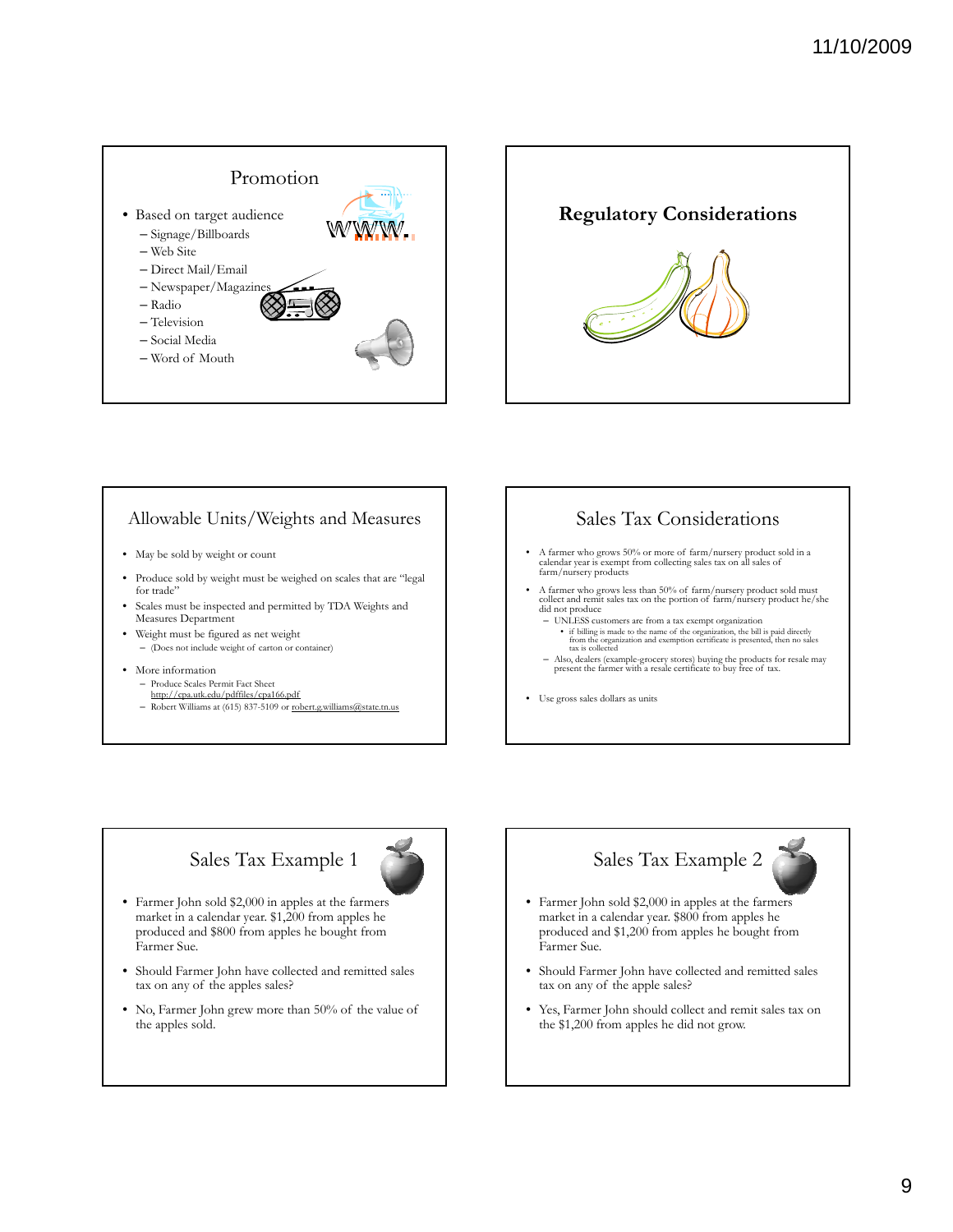## Sales Tax Example 3

Wednes • Farmer Dan offers a hayride to the apple orchard and a bag of apples he grew for a package price of \$6.

- Should Farmer Dan collect and remit sales tax on the hayride package price?
- Yes, bundled products that include a taxable product/service are taxable (unless tax-exempt criteria is met).
	- Farmer Dan could charge for each item separately, then he would only need to collect tax on the price of the hayride.
	- Farmer Dan could charge \$6 for the apples he grew and give the customer a free hayride to the apple orchard and not collect tax.

#### Sales Tax Example 4

- Farmer Clara also makes and sells value-added<br>products such as jams, jellies and salsas made with<br>fruits and vegetables from her farm. She uses jars, lids,<br>labels, preservatives and other items to produce these<br>products
- Should Farmer Clara collect and remit sales tax on these products?
- No, the jams, jellies and salsa are made up of 50% or more of farm product grown by Clara versus other ingredients so these value-added products are tax exempt.
- Clara can also register with the Tennessee Department of Revenue for a Dealer Certificate, which she can use to purchase ingredients for her value-added products tax exempt.

#### Sales Tax Example 5

- Farmer Clara also makes and sells value-added products such breads and cakes that incorporate a small amount of her farm products and many products she buys from the grocery store.
- Should Farmer Clara collect and remit sales tax on these products?
- Yes, in this case, the value-added products are made from a majority of products not produced on Clara's Farm so the sales price of the valueadded product is taxable.
- Clara can purchase the ingredients and packaging used for the value-added products tax exempt using her Tennessee Department of Agriculture Dealer Certificate.

#### Sales Tax Procedure

- If sell taxable products, must file no-cost application with Tennessee Department of Revenue for "Certificate of Registration" to be a "Dealer"
- Must submit sales tax returns monthly with payment (whether or not have sales to report)
	- May submit quarterly if average tax payment is \$200 or less per month with approval
- Sales and Use Tax Guide http://www.tennessee.gov/revenue/taxguides/salesuse2008.pdf



### Manage Your Risk

#### • Product Liability

- Raw products (fruits, vegetables, etc.) **may** be covered under farm owner insurance policy
- Processed products (jam, meat, etc.) would likely need a commercial liability policy
- $-$  Normal limits of coverage are \$100k, \$300k, \$500k and \$1 million – Umbrella policy can provide excess/additional coverage in \$1,000,000 increments
- One insurance provider recommended at least enough to cover the value of your assets
- **Coverage varies from company to company. Please discuss your particular situation with your insurance agent to verify your coverage.**